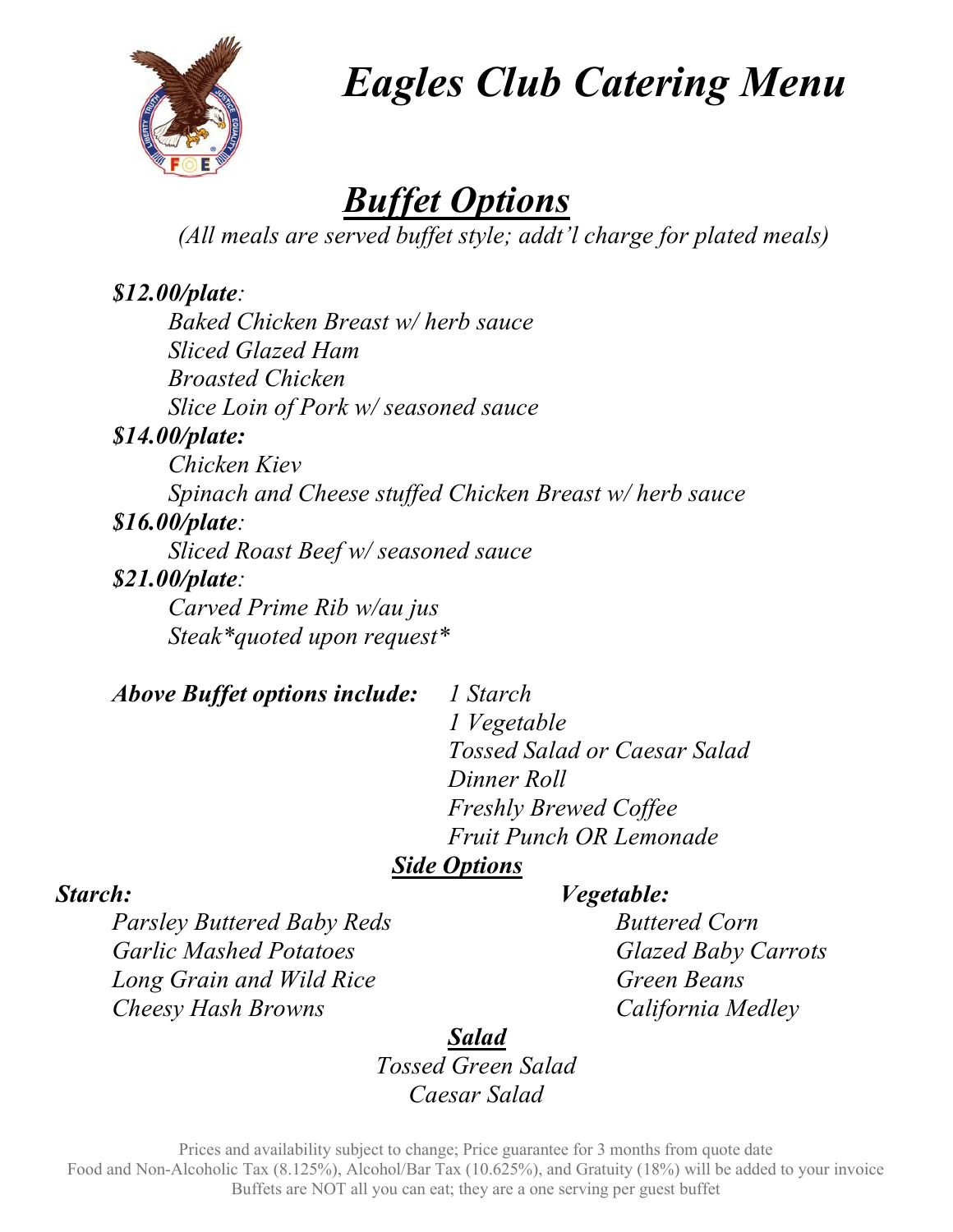#### Specialty Buffets

Pasta: \$10/plate Spaghetti w/ Meat Sauce, Chicken Alfredo, Four Cheese Ravioli, or Lasagna Includes: Dinner Salad and Garlic Toast

Mexican: \$10/plate Hard/Soft Shell Tacos or BYO Nacho Bar Includes: refried or black beans, rice, pico de gallo, lettuce, cheese, olives, salsa, sour cream, guacamole

Burger Bar: \$12/plate 1/3lb. beef patty (1 per person) on a bun Includes: lettuce, tomato, cheese (2 choices), raw onion, pickle, and potato chips.

Scalloped Potatoes & Ham: \$8/plate includes choice of vegetable.

Breakfast Buffet: \$9/plate Scrambled eggs, choice of bacon or sausage, breakfast potatoes, & pancakes.

#### BBQ Sandwich Buffet: \$10/plate

(Meal is portioned for 1 sandwich/person; addt'l cost for 2 per person) BBQ Shredded Chicken BBQ Shredded Pork BBQ Shredded Beef

Includes:

Two Salad Choices Salad Options: Freshly Brewed Coffee Italian Pasta Salad Fruit Punch OR Lemonade Macaroni Salad

**Cold Sandwich Buffet: \$8/plate** Baked Beans Ham, Turkey, Roast Beef, Salami Potato Salad

Includes: Caesar Salad

 Two Salad Choices OR Soup of the Day and 1 salad Freshly Brewed Coffee Fruit Punch OR Lemonade

**Coleslaw** Tossed Green Salad

Prices and availability subject to change; Price guarantee for 3 months from quote date Food and Non-Alcoholic Tax (8.125%), Alcohol/Bar Tax (10.625%), and Gratuity (18%) will be added to your invoice Buffets are NOT all you can eat; they are a one serving per guest buffet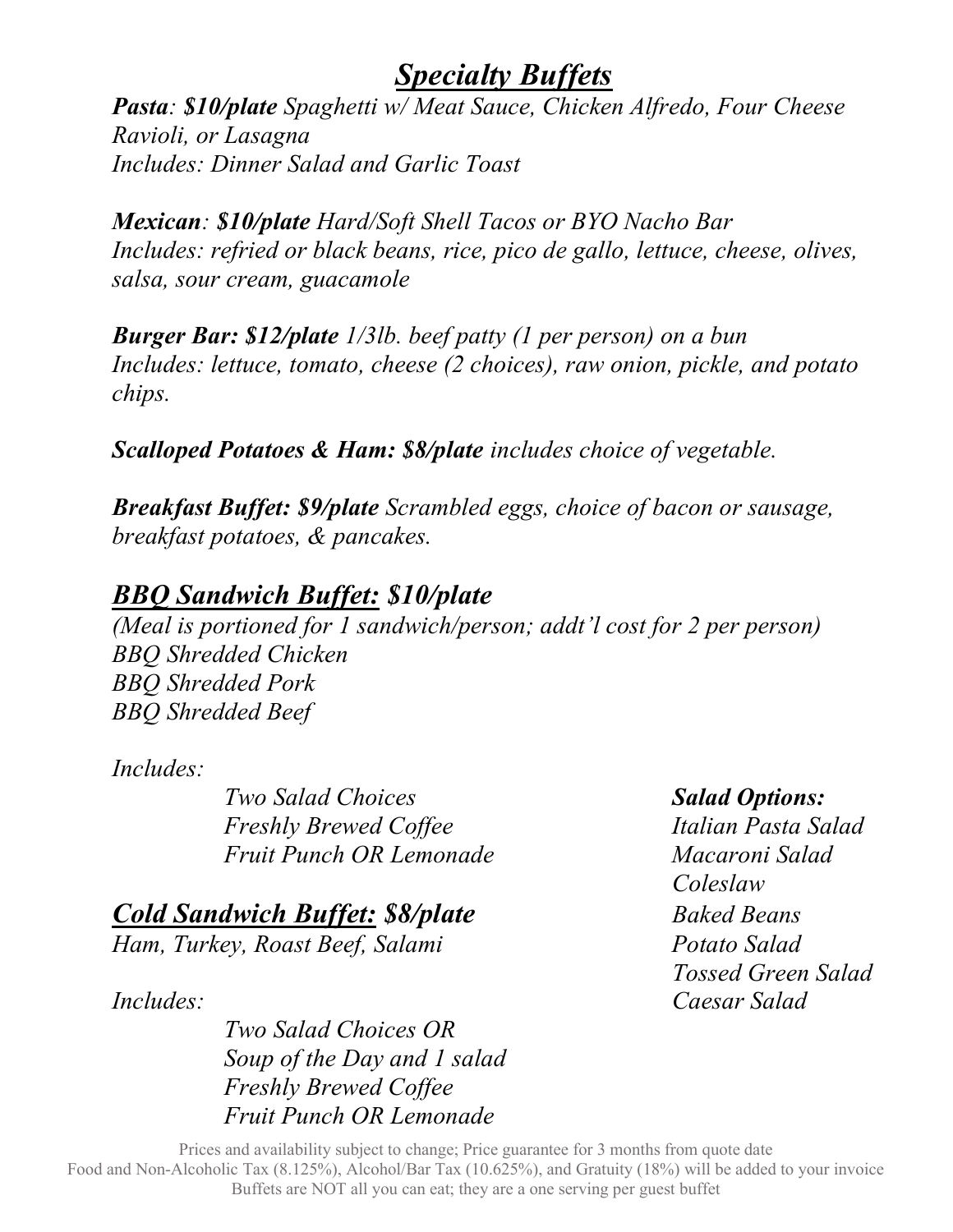# Fundraiser Only Option

Sloppy Joe & Chips Basket: \* Ask for more details \*

# Hors d'Oeuvres

#### Hot

Meatballs BBQ Chicken Wings

Small \$100 Large \$200 \*Quoted upon request\*

Chicken Tenders Spinach Artichoke Dip Small \$400 Large \$800 Small \$75 Large \$150 Kids small \$75 Large \$150

#### Cold

Mixed Vegetable Tray w/Dip Seasonal Fruit Small \$85 Large \$165 Small \$250 Large \$500

Mixed Meat Tray Assorted Cheese Tray Small \$225 Large \$425 Small \$75 Large \$150

Bruschetta on Garlic Toast Tortilla Chips and Salsa Small \$65 Large \$125 Small \$40 Large \$80

Small \$80 Large \$150 \* The solution of the Small \$80 Large \$150

Swedish Meatballs **Boneless Chicken Wings** Small \$80 Large \$150 Small \$200 Large \$400

BBQ Smokies Crab Stuffed Mushrooms

Cracker Tray Bite Size Wraps (Ham or Turkey) Small \$35 Large \$70 Small \$100 Large \$200

Potato Chips and Dip Small \$30 Large \$50 \*\*Quantities: Small are for approx. 50 people & Large are for approx. 100 people\*\* The Eagles will  $NOT$  allow leftover food to be taken off the premises

Prices and availability subject to change; Price guarantee for 3 months from quote date Food and Non-Alcoholic Tax (8.125%), Alcohol/Bar Tax (10.625%), and Gratuity (18%) will be added to your invoice Buffets are NOT all you can eat; they are a one serving per guest buffet